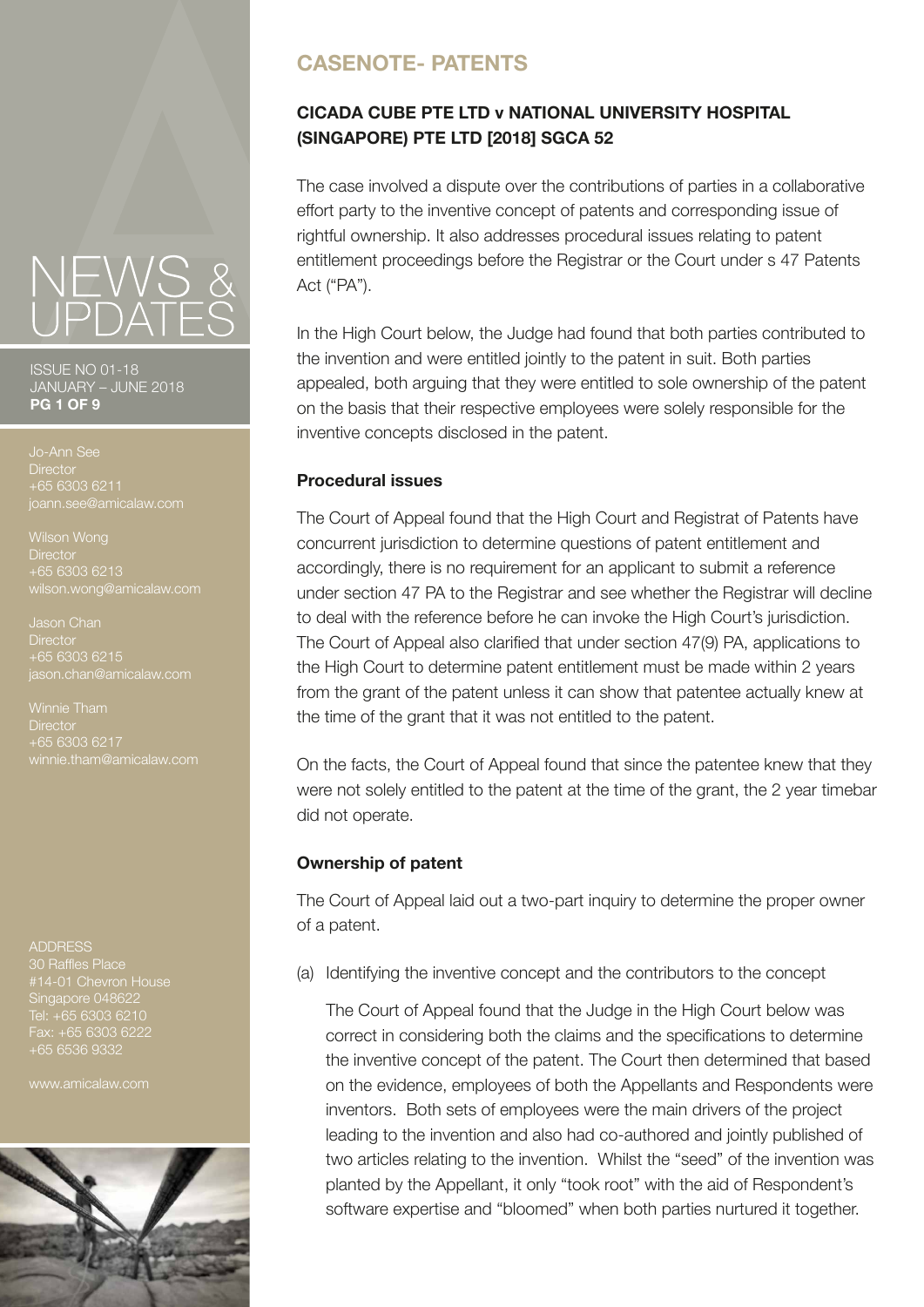(b) Determine who owns the patent

 The Court found that ownership follows from the determination of inventorship and accordingly, both the Appellants and Respondents were jointly entitled to ownership of the patent.

#### **Comment**

This case is significant as provides a thorough analysis of how ownership of a patent is to be determined. It also further clarifies various procedural issues relating to patent entitlement proceedings, particularly restrictions on a party's right to bring entitlement proceedings before the Registrar under s 47 PA.

# **CASENOTE – PATENTS & PHARMACEUTICAL LICENSING**

## **MILLENNIUM PHARMACEUTICALS, INC V DRUG HOUSES OF AUSTRALIA PTE LTD [2018] SGHC 149**

This case discusses the concept of patent linkage in relation to the licensing of pharmaceutical products in Singapore, which is significant in view of the growing market for generic medical products around the world.

Patent linkage can broadly be defined as the connection between patents (usually owned by the maker of the originator medical products) and the licensing process of medical products (submitted usually by generic makers). The regulatory process prohibits the grant of licensing approval to any generic maker prior to the expiration of the patent term, or determination by Court or patent office that the patent will not be infringed by the making or selling of the generics or found to be invalid. In effect, the regulatory authority takes the role of a patent policing agency.

## **Regulatory Framework**

In Singapore, Regulation 23 of the Health Products (Therapeutic Products Regulations ("TPR") requires an applicant, at the time of the application for a medical product licence, to declare to the Health Sciences Authority ("HSA") whether a patent under the Patents Act is in force in respect of the medical product. If the applicant declares that there is no patent in force, the HAS will proceed to issue a medical product licence.

Where the applicant is not the proprietor of the patent in respect of the medical product and there is a patent in force, the applicant must state whether —



JANUARY – JUNE 2018 **PG 2 OF 9**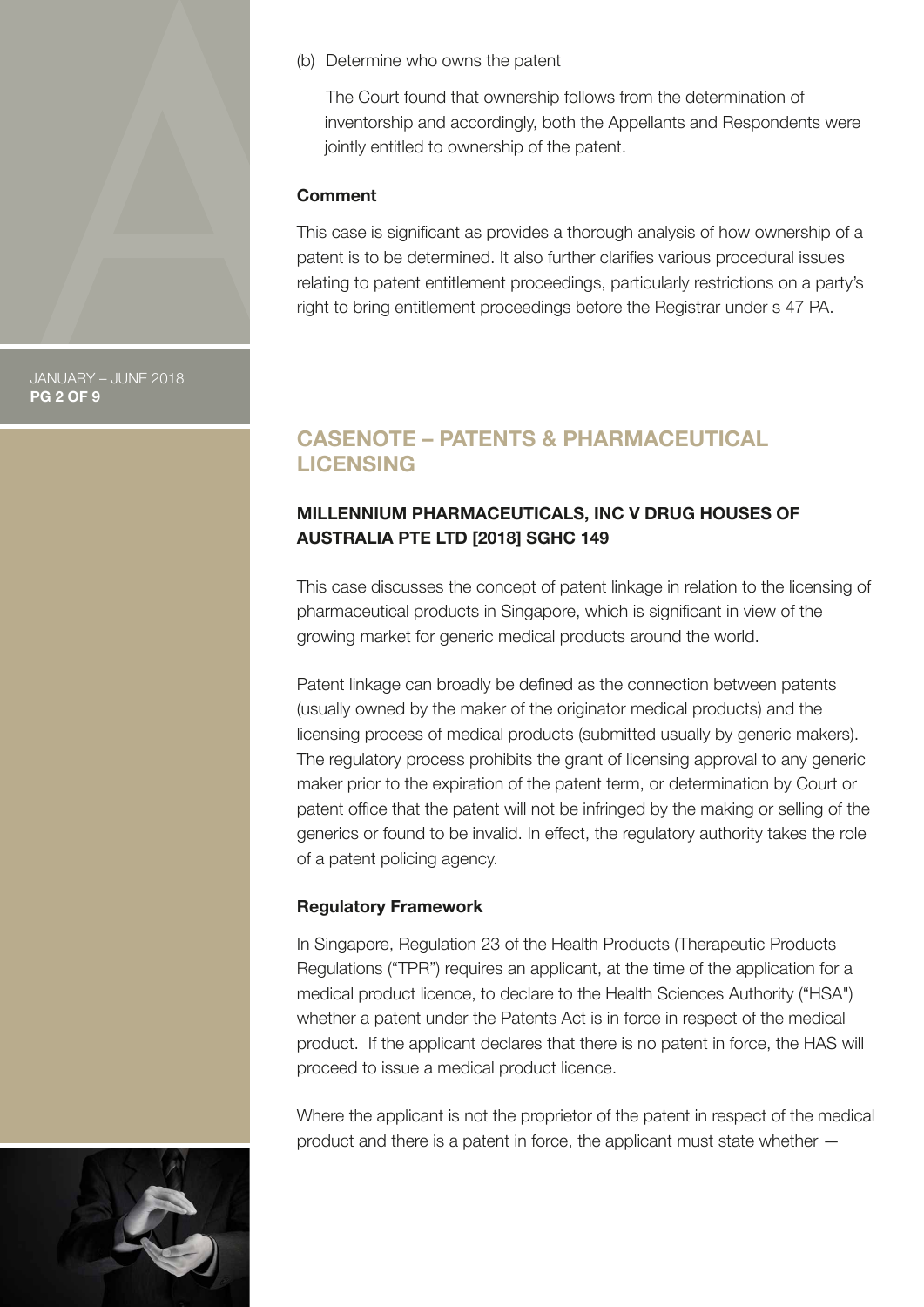JANUARY – JUNE 2018 **PG 3 OF 9**

- (a) the proprietor has consented to or acquiesced to the grant of the registration of the product; or
- (b) in the opinion of the applicant and to the best of his belief, the patent is invalid or will not be infringed by the doing of the act for which the registration of the product is sought.

The HSA will then require the applicant to serve a notice to the patentee that it is the applicant's opinion and belief the patent is invalid or will not be infringed by the doing of the act for which the registration is sought. The patentee will then have 45 working days to file proceedings in Court to seek an order to restrain the act for which the registration of the medical product is sought and for a period of 30 months thereafter, the HSA will not proceed to grant a license for the medical product in issue.

## **The Present Case**

The plaintiff is the owner of two process patents involving the use of a cancer drug known as bortezomib. The defendant obtained managed to obtain a licence for its medical product and circumvented the regulatory requirements outlined above by, making a declaration that no patent was in force with respect to the medical product to which the application related. In other words, the defendant did not serve any notice to the plaintiff pursuant to Reg 23 TPR because it had declared that there was no patent in force.

The plaintiff subsequently discovered the defendant's license approval and filed an application for an interlocutory injunction to restrain the defendant from performing any of the acts for which the registration was sought. At the time of the application, there was no dispute that no actual acts of infringement act, such as making, importing or selling, had actually taken place yet.

## **Prospective Infringement Declaration Claim**

The main point of interest is this case is how the Court interpreted Regulation 24 TPR, namely, whether it provided a cause of action to restrain prospective infringement.

Reg 24 TPR provides that the HSA may, upon an application by any interested person, cancel the registration of a medical product, if satisfied that

- a Court or the Patents Office has determined that the doing of an act authorised by the medical product registration infringes a patent under the Patents Act, or
- a Court has determined that the declaration made under regulation 23 contains a statement that is false or misleading in a material particular or omits to disclose any matter that is material to the application.

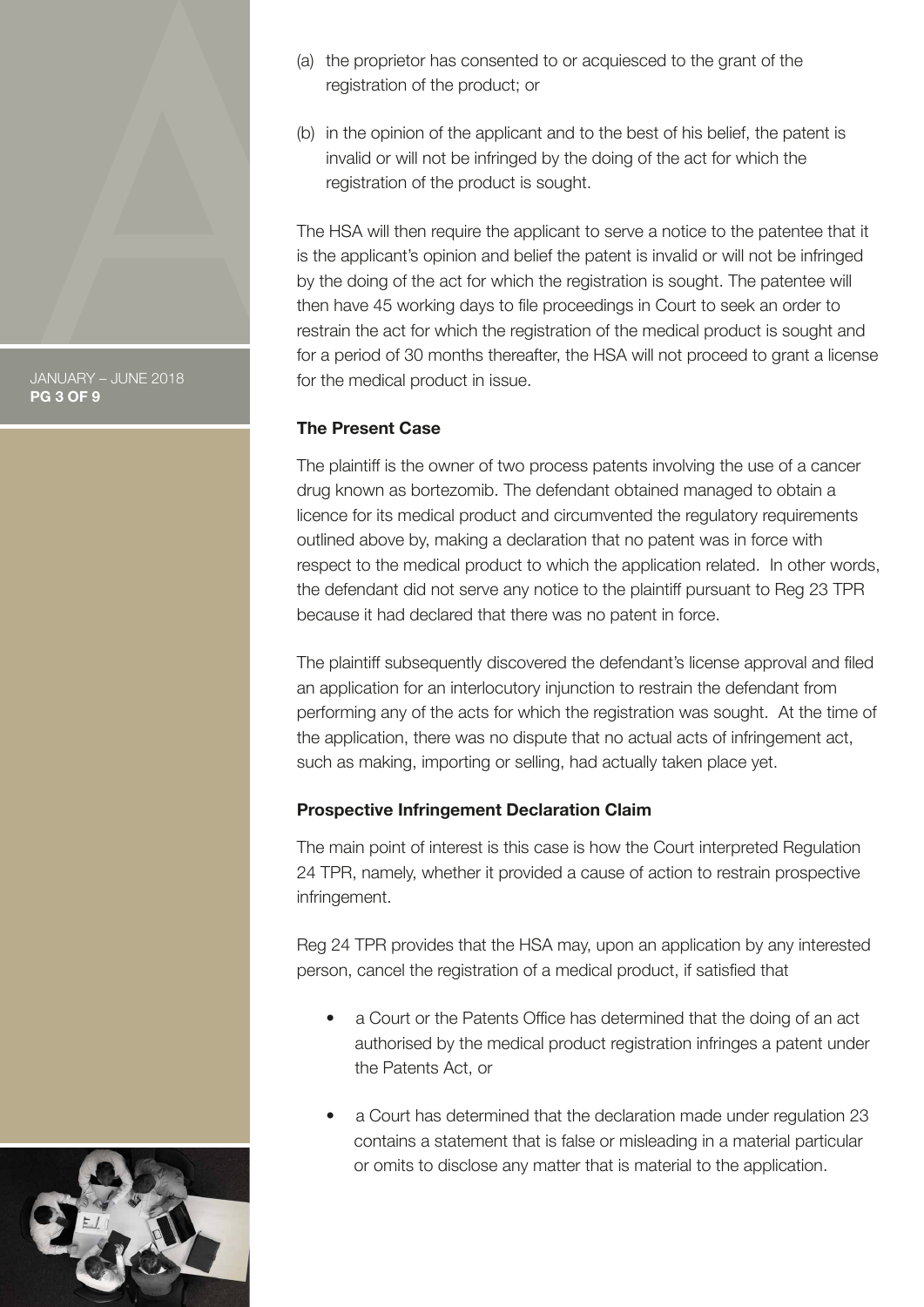The plaintiff claimed that it had a cause of action in prospective infringement under Reg 24 TPR.

The Court disagreed and drew a distinction between an action brought pursuant to Reg 23 TPR (where subsequent to a notice being served on the patentee, a patent action can be commenced by the patentee for prospective infringement) and Reg 24, where acts of actual infringement must be shown.

The plaintiff also argued that the defendant had made a material falsehood by claiming that there was no patent in force at the time of the licence application. The Court agreed that an applicant must make a truthful and accurate declaration as to the existence and validity of any patent in respect of its medical product, and should the applicant fail to do so, an affected patent holder has a cause of action entitling it to seek declaratory relief pursuant to Reg 24 TPR.

#### **Comment**

This case provides a useful analysis of how Reg 23 and 24 TPR operates and significantly, the possible loophole (out of the mandatory stay of 30 months against the entry of a generic into the market) by simply making a declaration that there is no patent in force. Whilst this may attract a claim for making a false declaration, the consequences under the TPR is the cancellation of the product licence, which may be a commercial risk worth undertaking. Also, where the subject patent is eventually found to be invalid, then the applicant can arguably claim that the declaration is in fact true and accurate.

# **CASENOTE- COPYRIGHT**

## **DISNEY ENTERPRISES, INC AND OTHERS V M1 LTD AND ORS [2018] SGHC 206**

The Plaintiffs own copyrights in various theatrical motion pictures, including the subtitles. The Defendants are network service providers engaged in the business of providing telecommunications services, including internet services in Singapore.

The Plaintiffs sought blocking orders under s 193DDA Copyright Act ("CA") to require the Defendants to take reasonable steps to block its subscribers' access to certain websites which infringe or facilitate copyright infringement. There were two types of orders sought:



JANUARY – JUNE 2018 **PG 4 OF 9**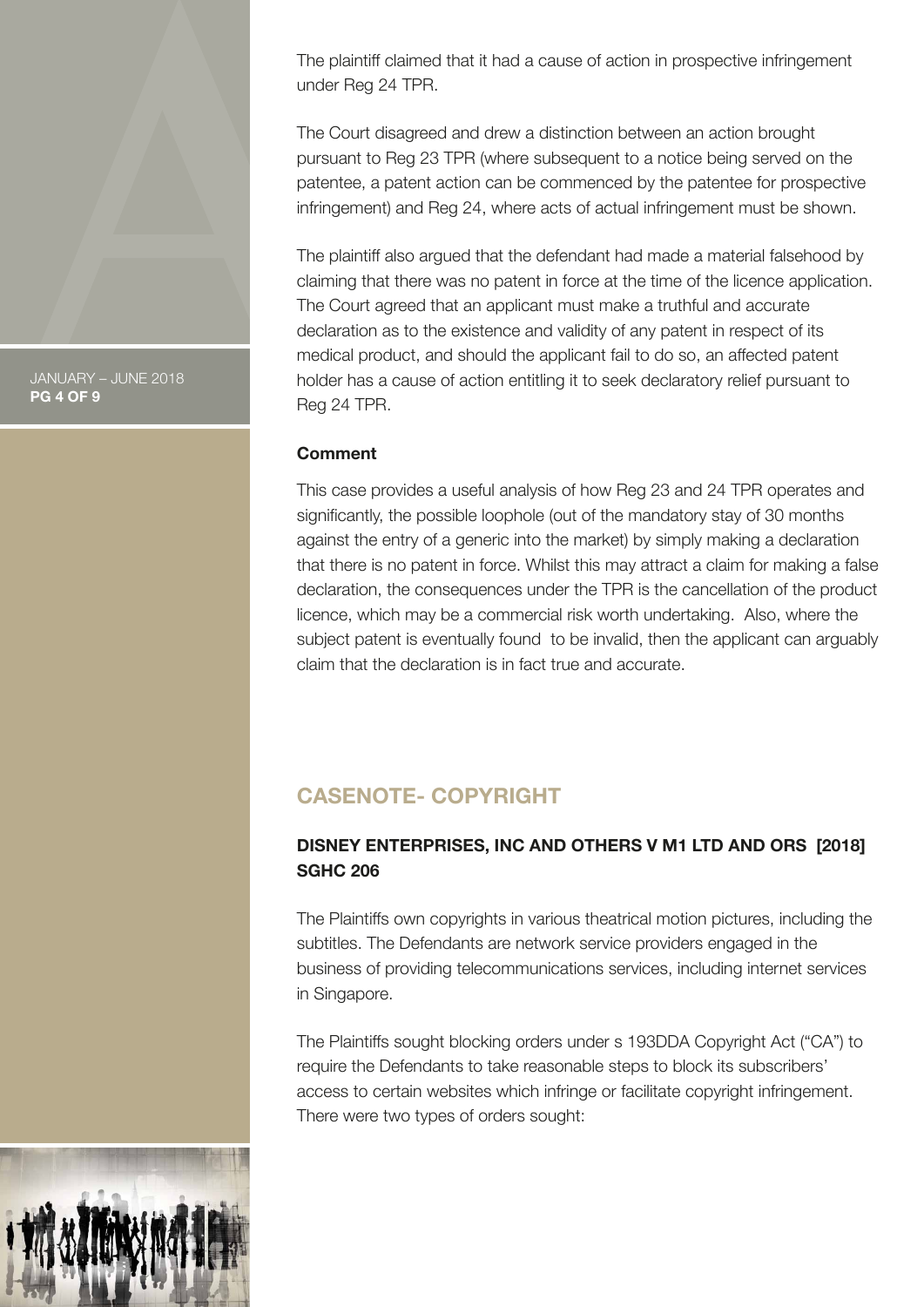

(a) The first order sought required the Defendants to take reasonable steps to disable access by its subscribers to Fully Qualified Domain Names ("FQDNs"), which were being used to enable or facilitate access to copyright infringing material ("the main injunction"). The Plaintiffs submitted that 53 websites were "Flagrantly Infringing Online Locations" ("FIOLs").

(b) The second order sought to require the Defendants to block new FQDNs not presently listed in the Plaintiffs' schedule which are subsequently discovered to provide access to the same FIOLs that are subject to the main injunction, upon notification from the Plaintiffs ("the dynamic injunction")

# **Locus Standi and Procedure**

The Court was satisfied that the Plaintiffs had the requisite locus standi as subsistence and ownership of the copyright was not put into question by the Defendants. It was also satisfied by the evidence that the requirements under s 193DDB CA were met as the Plaintiffs took reasonable efforts to identify the owners of the 53 online websites and notify them as well as the Defendants of proceedings.

The Court first observed that 'online location' was not expressly defined in the Copyright Act so that it could accommodate changes in technology. It also considered the factors found s 193DDA(2) CA to be considered in determining if an online location is "flagrantly infringing" and concluded that the 53 websites were all FIOLs and met the requirement under s 193DDA(1)(b) CA.

The main injunction was allowed as the factors under s 193DB(3) CA were satisfied. The Court found that it was necessary to mitigate further harm caused to the Plaintiffs and agreed that the methods proposed to block access to the FQDNs were within discretion of the Defendants, technically feasible and did not place an excessive burden on the Defendants.

# **Dynamic Injunction**

The Court considered whether it had jurisdiction to issue a dynamic injunction and observed that s 193DDA CA was sufficiently broadly worded to allow for a dynamic injunction to be ordered. It observed that the Defendants were only compelled to block additional domain names that provided access to the same websites that were the subject of the main injunction, rather than blocking new infringing websites not included in the main injunction.

The factors under s 193DB(3) CA were also found to support the grant of the dynamic injunction. The Court found that the dynamic injunction would not significantly increase the burden on the Defendants from that already imposed under the main injunction. In fact, they were of the view it could potentially reduce the burden as it obviates the need to return to court each time a new FQDN arises.

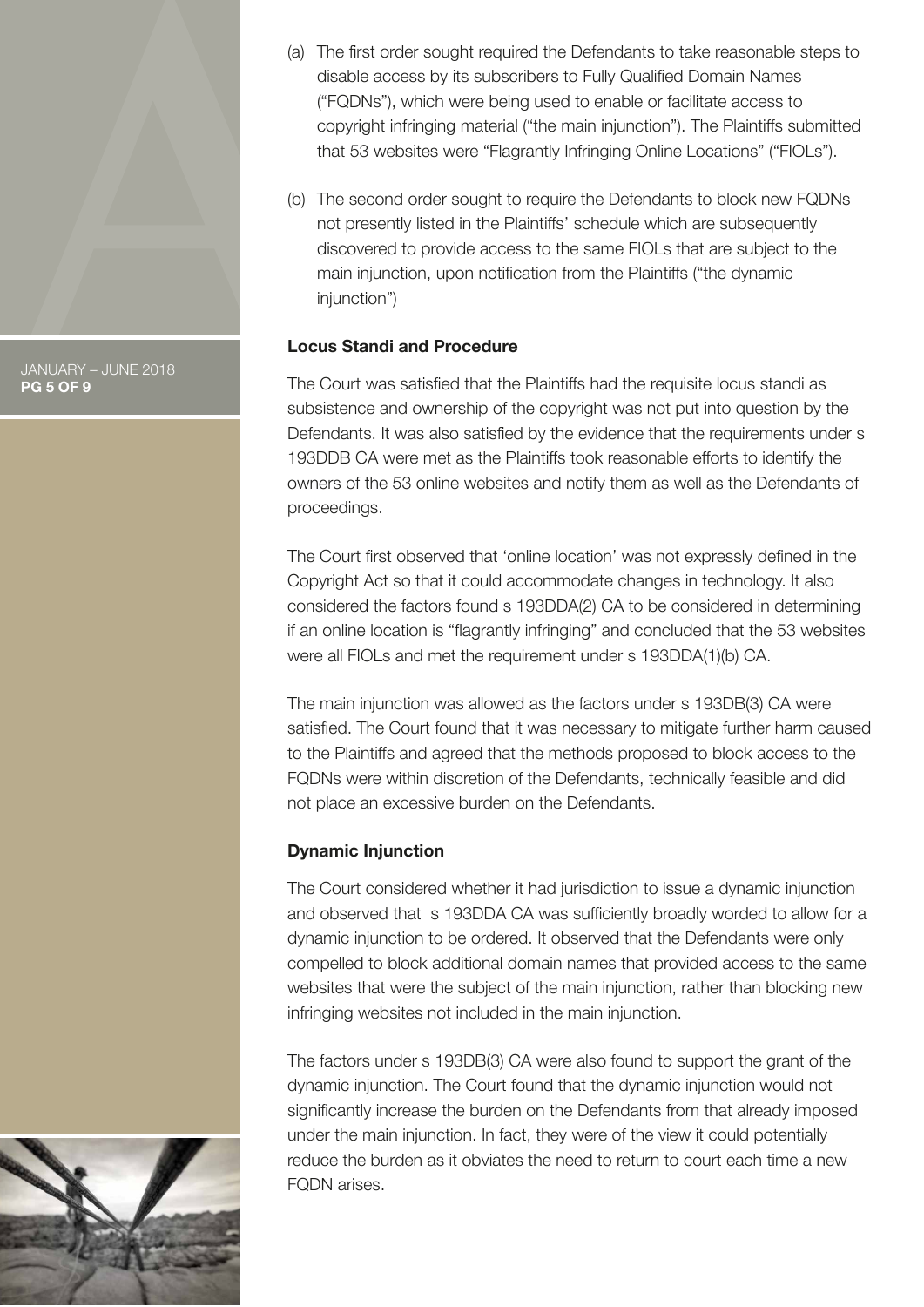In granting the dynamic injunction, the Court endorsed the UK position in *Cartier International v BskyB [2017] 1 All ER 700* where dynamic injunctions were permitted as a practical means of ensuring continued effectiveness of the original injunction.

#### **Comment**

The case is significant as it is the first instance of a dynamic injunction being granted in Singapore, and providing legal recourse for rights holders against infringers circumventing site-blocking measures. This is a significant step forward for copyright protection in Singapore.

JANUARY – JUNE 2018 **PG 6 OF 9**

# **CASE NOTE - COPYRIGHT**

# **NANOFILM TECHNOLOGIES INTERNATIONAL PTE LTD V SEMIVAC INTERNATIONAL PTE LTD AND OTHERS [2018] SGHC 167**

The Plaintiff, Nanofilm Technologies International Pte Ltd ("Nanofilm"), is a Singaporean company that manufactures and provides Filtered Cathodic Vacuum Arc ("FCVA") technology products and services. The Defendant, Semivac International Pte Ltd ("Semivac"), is a Singaporean company that provides products and services in the vacuum industry.

Hu Lang ("Hu") and Xu Yibo ("Xu") were both former employees of Nanofilm. Hu left Nanofilm in January 2008 to set up Semivac and subsequently became its managing director. Xu became a director at Semivac whilst still in the employment Nanofilm he was dismissed by Nanofilm in January 2016.

Nanofilm sued Semivac for the reproduction of 14 of their technical drawings, diagrams and/or photographs. It also claimed ownership of the copyrights to another 48 drawings made by Xu while he was employed by the Plaintiff ("the 2nd Set of Drawings") on 3 bases:

- These drawings were created by Xu in the course of his employment with the Plaintiff, pursuant to s 30(6) Copyright Act ("CA");
- A constructive trust in favour of the Plaintiff as the creation of these drawings fell within the scope of employment of Xu and he had used the resources of Nanofilm to create the drawings; and/or
- An Agreement of Invention Assignment and Confidentiality signed by Xu.

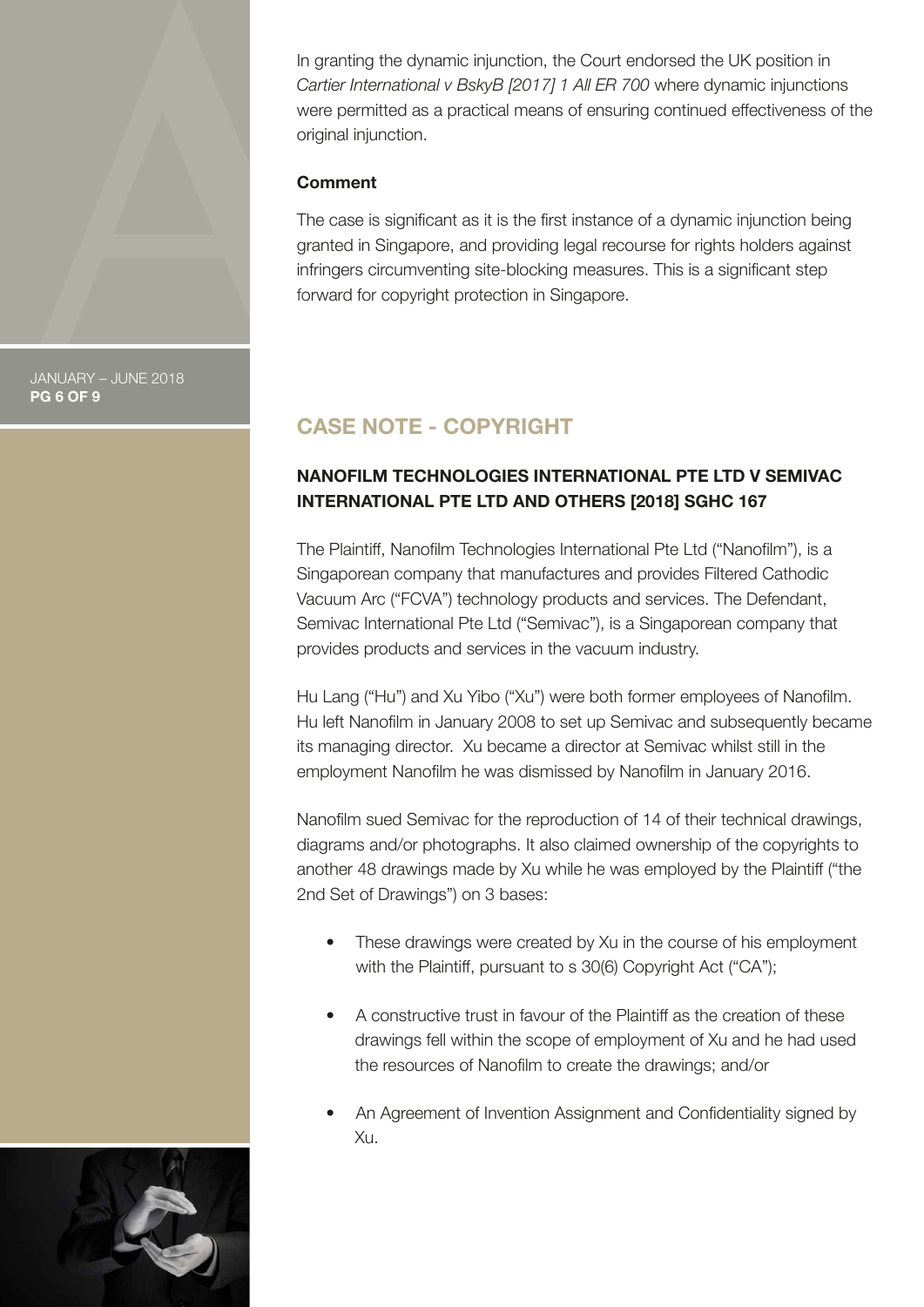The Court agreed that on s 30(6) CA applied and concluded that Nanofilm owned the copyright in the 2nd Set of Drawings, even though some drawings related to components or parts that were not exclusive to FCVA machines.

Xu had argued that since he had breached his contract with Nanofilm by engaging in work for Semivac, the drawings were not made in the course of his employment with the Plaintiff and the Plaintiff cannot claim ownership over them.

The Court relied on the decision of *Missing Link Software v Magee [1989] 1 FSR 361* and agreed that an employee cannot rely his own breach of fiduciary duty to deny that a work was created in his course of employment. Accordingly, the ownership of the 2nd Set of Drawings remained with the Plaintiff.

The Court also found that copyright is a proper subject matter of a constructive trust, relying on the UK cases of *A-G v Guardian Newspapers Ltd (No 2) [1990] 1 AC 109, A-G v Blake [1998] 2 WLR 805 and A-G v Blake [2001] 1 AC 268.* A constructive trust arose as the 2nd Set of Drawings were made in flagrant breach of confidence owed by Xu to Nanofilm.

Finally, the Court agreed than Nanofilm would be entitled to the copyright in the 2nd Set of Drawings as there was a signed Agreement of Invention Assignment and Confidentiality that would be enforced by s 195 CA.

## **Misappropriation of Idea**

The Plaintiff had also proceeded with a general claim of misappropriation of copyright. The Court opined that copyright is not concerned with protecting confidential information or concepts as such and that its concern is original authorial expression. It acknowledged that some areas of copyright overlap with confidentiality, but these areas specifically limit protection to expression and not ideas. Accordingly, copyright could not be used to protect against misappropriation by others.

## **Useful Article Defence**

Section 70(1) CA provides that the making of any useful article in 3D does not infringe the copyright in an artistic work (such as a 2D drawing) if the work was industrially applied by the making of 50 or more articles for sale.

The Court found that the useful article defence applied, as testimony from Nanofilm's witness indicated that 12 pre-existing technical drawings relating to FCVA technology were already industrially applied by the Plaintiff.



JANUARY – JUNE 2018 **PG 7 OF 9**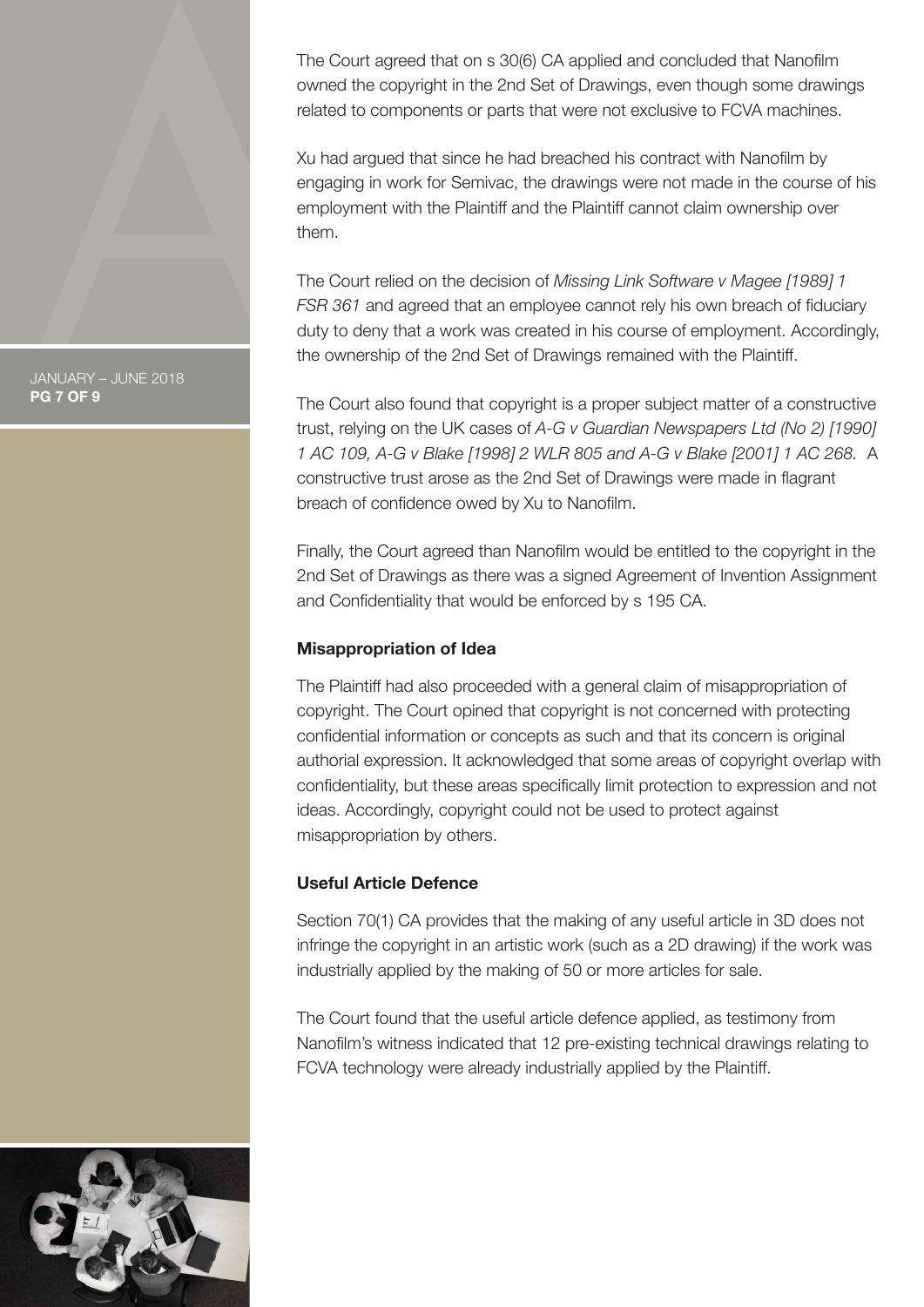As for 2 drawings forming part of the 2nd Set of Drawings, the defence was also applicable as Nanofilm had sent photocopies of the drawings to a third-party engineering firm to obtain a quotation, as such copies amounted to a "reproduction in 2D reasonably required for the making of the article", as provided in section 70(1) CA. But for the 46 drawings, the Plaintiff succeeded in its claim of copyright since there was no evidence of any industrial application by the Plaintiff of these drawings.

#### **Comment**

The confirmation by the Court that a constructive trust can include copyright as subject matter of that trust and breach of employment cannot excuse a duty of fidelity owed to the employer affords greater bases for employers to protect its copyright works from errant employees.

JANUARY – JUNE 2018 **PG 8 OF 9**

# **LEGISLATION UPDATE**

#### **Enhanced border enforcement measures**

The Intellectual Property (Border Enforcement) Bill ("Bill") was introduced in Parliament for first reading on 17 May 2018. The Bill proposed to introduce new border enforcement measures by amending existing laws found in the Copyright Act, Trade Marks Act, Registered Designs Act and Geographical Indications Act, with the intention of implementing Singapore's obligations under the European Union-Singapore Free Trade Agreement (EUSFTA) to afford greater protecting for intellectual property rights (IPR)

Following the second reading on 9 July 2018, the Bill was passed on the same day. The new Intellectual Property (Border Enforcement) Act ('Act') will come to force on a date that the Minister appoints by notification in the Gazette. The key amendments have been summarized below.

First, under the new Act, a framework for the seizure of suspected infringing goods that are to be exported outside of Singapore has been introduced. The existing Copyright Act and Trade Marks Act only provide for the seizure of suspected infringing goods imported into Singapore. With the proposed amendments, seizures of exports of suspected infringing goods will soon be available.

The Act also introduces a new border enforcement regime for seizure on request of suspected goods infringing the Registered Designs Act that is imported into, or to be exported from Singapore, which is currently absent from the Registered Designs Act.

The new Geographical Indications Act passed in April 2014 already constitutes these enhanced border enforcement measures, but have not been brought into force yet.